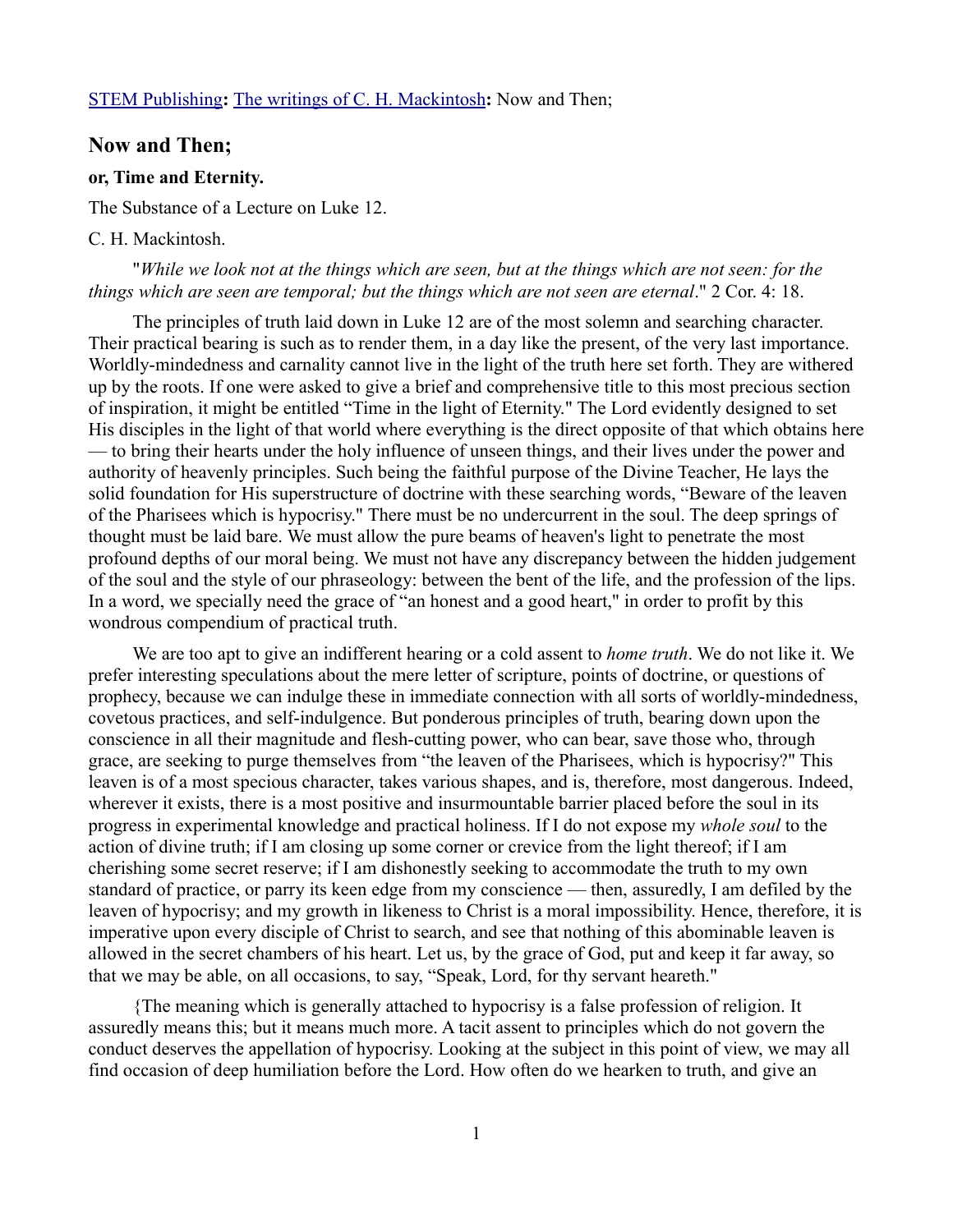apparently full assent thereto, and yet there is no exhibition of the power of it in the life; it does not govern the conduct. If this be not morally connected with the leaven of the Pharisees, which is hypocrisy, it is, at least, a serious evil, and entirely hostile to our progress in the divine life. "If ye know these things, happy arc ye if ye do them."}

But not only is hypocrisy utterly subversive of spiritual progress, it also entirely fails in attaining the object which it proposes to itself; "for there is nothing covered that shall not be revealed; neither hid, that shall not be known." Every man will find his level; and every thought will be brought to light. What the truth would do *now*, the judgement-seat will do *then*. Every grade and shade of hypocrisy will be unmasked by the light which shall shine forth from the judgement seat of Christ. Nothing will be allowed to escape. all will be reality *then*, though there is so much fallacy *now*. Moreover, everything will get its proper name *then*, though it be misnamed *now*. Worldly-mindedness is called prudence; a grasping, covetous spirit is called foresight; and self-indulgence and personal aggrandisement are called judicious management and laudable diligence in business. Thus it is *now*; but *then* it will be quite the reverse. All things will be seen in their true colours, and called by their true names, before the judgement-seat. Wherefore, it is the wisdom of the disciple to act in the light of that day, when the secrets of all hearts shall be disclosed. As to this, he is placed on a vantage ground, for, says the apostle, "we must all (saints and sinners — though not at the same time, nor on the same ground) be manifested (*phanerothenai*) before the judgement-seat of Christ." Should this disturb the disciple's mind? Assuredly not, if his heart be so purged of the leaven of hypocrisy and his soul so thoroughly grounded, by the teaching of God the Holy Ghost, in the great foundation truth set forth in this very chapter (2 Cor. 5), namely, that Christ is his life, and Christ his righteousness; that he can say, "we are manifested (*pephanerometha*, — an inflection of the same word as is used at verse 10), unto God, and I trust also are manifested in your consciences."

But if he be deficient in this peace of conscience and transparent honesty of heart, there is no doubt but that the thought of the judgement-seat will disturb his spirit. Hence we see that in the Lord's teaching, in Luke 12, He sets the consciences of His disciples directly in the light of the judgementseat. "And I say unto you, *my friends*, be not afraid of them that kill the body, and after that have no more that they can do. But I will forewarn you whom ye shall fear: fear him, which, after he hath killed, hath power to cast into hell; yea, I say unto you, fear him." "The fear of man bringeth a snare," and is closely connected with "the leaven of the Pharisees." But "the fear of the Lord is the beginning of wisdom," and causes a man always so to carry himself — so to think, speak, and act — as in the full blaze of the light of Christ's judgement seat. This would impart immense dignity and elevation to the character, while it would effectually nip, in the earliest bud, the spirit of haughty independence, by keeping the soul under the searching power of divine light, the effect of which is to make everything and everyone manifest.

There is nothing that so tends to rob the disciple of Christ of the proper dignity of his discipleship, as walking before the eyes or the thoughts of men. So long as we are doing so, we cannot be unshackled followers of our heavenly Master. Moreover, the evil of walking before men is morally allied with the evil of seeking to hide our ways from God. Both partake of "the leaven of the Pharisees," and both will find their proper place before the judgement-seat. Why should we fear men? Why should we regard their opinions? If their opinions will not bear to be tried in His presence, who has power to cast into hell, they are worth nothing; for it is with Him we have to do "With me it is a very small thing that I should be judged of you or of man's judgement." Man may have a judgementseat *now*, but he will not have it *then*. He may set up his tribunal in time, but he will have no tribunal in eternity. Why, therefore, should we shape our way in reference to a tribunal so frail and evanescent?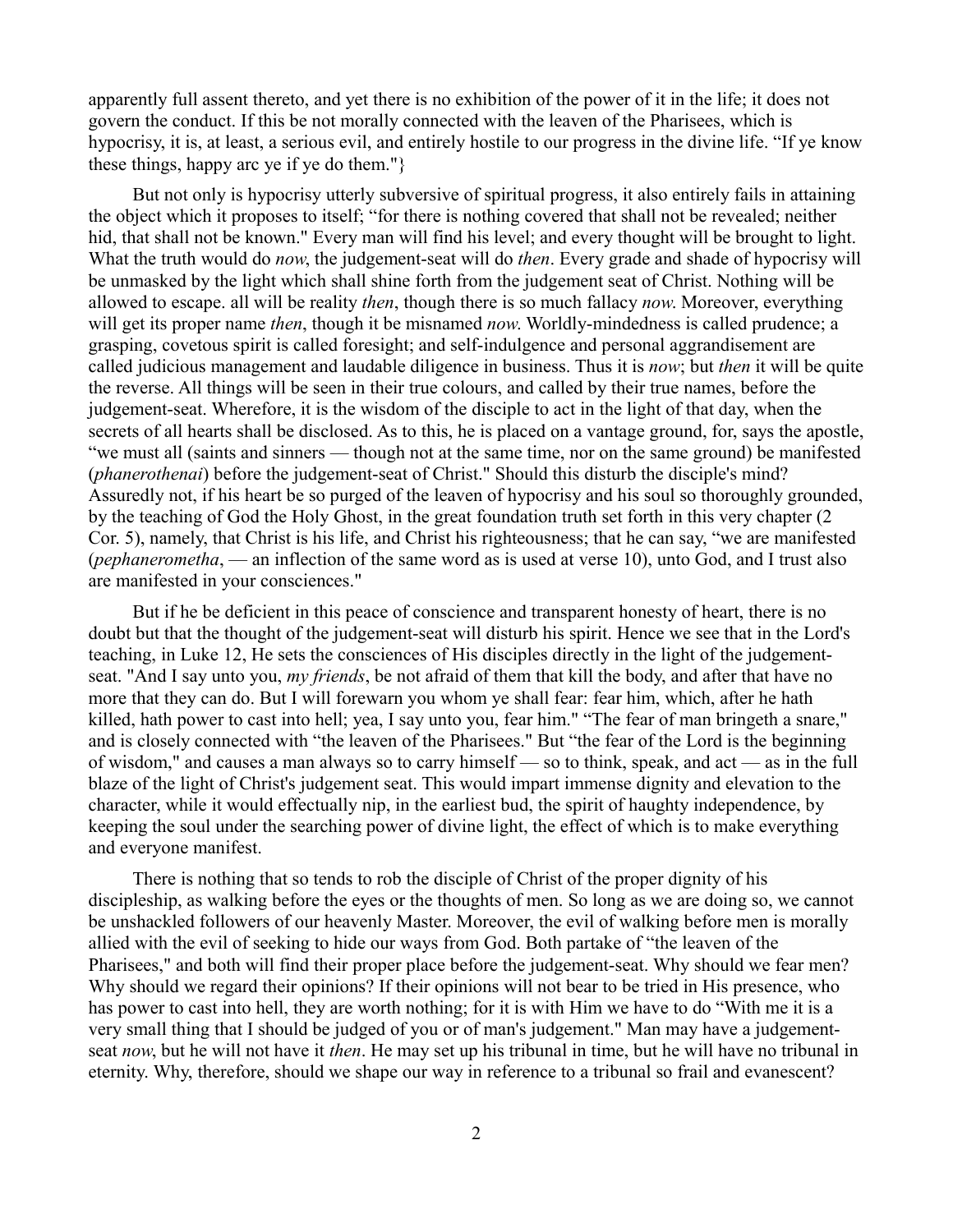Oh! let us challenge our hearts as to this, God grant us grace to act more, in reference to then — to carry ourselves here with our eye on hereafter — to look; at time in the light of eternity.

The poor unbelieving heart may, however, inquire, "If I thus rise above human thoughts and human opinions, how shall I get on in a scene where those very thoughts and opinions prevail?" This is a very natural question: but it meets its full and satisfactory answer from the Master's lips; yea, it would even seem as though He had graciously anticipated this rising element of unbelief, when, having carried His disciples above the hazy mists of time, and set them in the clear, searching, powerful light of eternity, He added, "Are not five sparrows sold for two farthings, and not one of them is forgotten before God? But even the very hairs of your head are all numbered. Fear not therefore: ye are of more value than many sparrows." (Ver. 6, 7) Here the heart is taught not only to *fear* God, but also to *confide* in Him — it is not only warned, but also tranquillised. "Fear," and "fear not," may seem a paradox to flesh and blood; but to faith it is no paradox. The man who fears God most will fear circumstances least. The man of faith is, at once, the most dependent and independent man in the world — dependent upon God, independent upon circumstances. The latter is the consequence of the former; real dependence produces real independence.

And mark the ground of the believer's peace. The One who has power to cast into hell, the only One whom he is to fear, has actually taken the trouble to count the hairs of his head. He surely has not taken the trouble for the purpose of letting him perish here or hereafter. By no means. The minuteness of our Father's care should silence every doubt that might arise in our hearts. There is nothing too small, and there can be nothing too great for Him. The countless orbs that move through infinite space, and a falling sparrow, are alike to Him. His infinite mind can take in, with equal facility, the course of everlasting ages, and the hairs of our head. This is the stable foundation on which Christ founds His "fear not," and "take no thought." We frequently fail in the practical application of this divine principle. We may admire it as a principle; but it is only in the application of it that its real beauty is seen or felt. If we do not put it in practice, we are but painting sunbeams on canvas, while we famish beneath the chilling influences of our own unbelief.

Now, we find in this scripture before us, that bold and uncompromising testimony for Christ is connected with this holy elevation above men's thoughts, and this calm reliance upon our Father's minute and tender care. If my heart is lifted above the influence of the fear of man, and sweetly tranquillised by the assurance that God takes account of the hairs of my head, then I am in a condition of soul to confess Christ before men. (See ver. 8-10) Nor need I be careful as to the result of this confession, for so long as God wants me here, He will maintain me here. "And when they bring you unto the synagogues, and unto magistrates, and powers, take ye no thought how or what thing ye shall answer, or what ye shall say; for the Holy Ghost shall teach you in the same hour what ye ought to say." The only proper ground of testimony for Christ is to be fully delivered from human influence, and established in unqualified confidence in God. So far as I am influenced by, or a debtor to, men, so far am I disqualified for being a servant of Christ; but I can only be effectually delivered from human influence by a lively faith in God. When God fills the heart, there is no room for the creature; and we may be perfectly sure of this, that no man has ever taken the trouble to count the hairs of our head; we have not even taken that trouble ourselves; but God has, and therefore I can trust God more than anyone. God is perfectly sufficient for every exigency, great or small, and we only want to trust Him to know that He is.

True, He may and does use men as instruments; but if we lean on men instead of God — if we lean on instruments instead of on the hand that uses them — we bring down a curse upon us, for it is written, "Cursed be the man that trusteth in man, and maketh flesh his arm, and whose heart departeth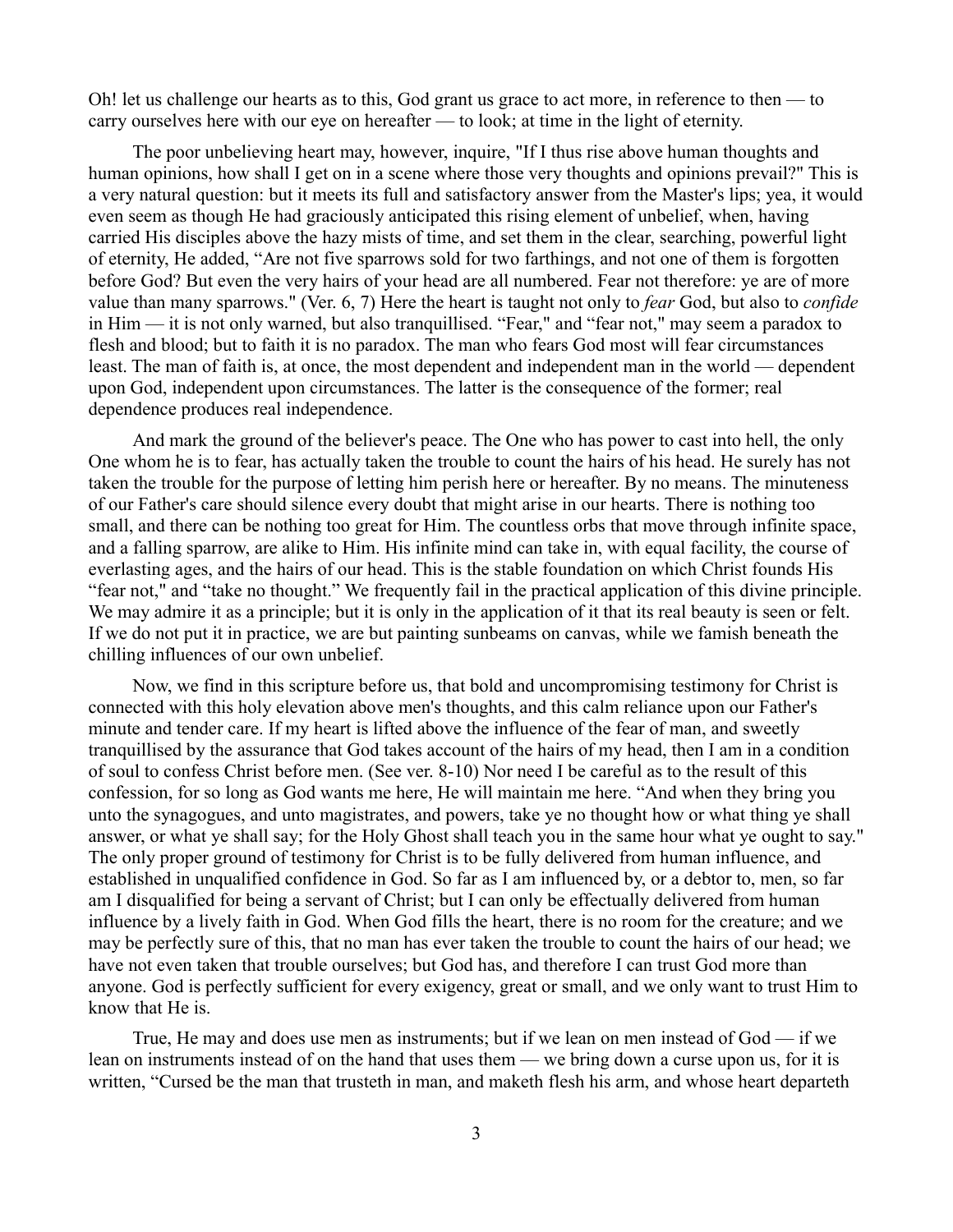from the Lord." (Jer. 17: 5) The Lord used the ravens to feed Elijah; but Elijah never thought of trusting in the ravens. Thus it should be ever. Faith leans on God, counts on Him, clings to Him, trusts in Him, waits for Him, ever leaves a clear stage for Him to act on, does not obstruct His glorious path by any creature-confidence, allows Him to display Himself in all the glorious reality of what He is, leaves everything to Him; and, moreover, if it gets into deep and rough waters, it will always be seen upon the crest of the loftiest billow, and from thence gazing in perfect repose upon God and His powerful actings. Such is faith — that precious principle — the only thing in this world that gives God and man their respective places.

While the Lord Jesus was in the act of pouring forth these unearthly principles, a true child of earth intrudes upon Him with a question about property. "And one of the company said unto him, Master, speak to my brother, that he divide the inheritance with me." How marvellously little did he know of the true character of that heavenly Man who stood before him! He knew nothing of the profound mystery of His being, or the object of His heavenly mission. He surely had not come from the bosom of the Father to settle lawsuits about property, nor to arbitrate between two covetous men. The spirit of covetousness was manifestly in the whole affair. Both defendant and plaintiff were governed by covetousness. One wanted to grasp, and the other wanted to keep; what was this but covetousness? "And he said unto him, Man, who made me a judge or a divider over you?" It was not a question of which was right or which was wrong, as to the property. According to Christ's pure and heavenly doctrine, they were both wrong. In the light of eternity, a few acres of land were little worth; and as to Christ Himself, He was only teaching principles entirely hostile to all questions of earthly possession; but, in His own person and character, He set an example of the very opposite. He did not go to law about the inheritance. He was "Heir of all things." The land of Israel, the throne of David, and all creation belonged to Him; but man would not own Him, or give Him possession. "The husbandmen said among themselves, This is the heir, come let us kill him, and seize upon the inheritance." To this the Heir submitted in perfect patience, but — eternal homage to His glorious name! — by submitting unto death He crushed the enemy's power, and brought "many sons to glory."

Thus we see, in the doctrine and practice of the Heavenly Man, the true exhibition of the principles of the kingdom of God. He would not arbitrate, but yet He taught truth which would entirely do away with the need of arbitration. If the principles of the kingdom of God were dominant, there would be no need for courts of law; for inasmuch as people would not be wronged of their rights, they could have no wrongs to be righted. This would be admitted by all. But then the Christian, being in the kingdom, is bound to be governed by the principles of the kingdom, and to carry them out at all cost; for, in the exact proportion that he fails to exhibit those principles, he is robbing his own soul of blessing, and marring his testimony.

Hence, then, a person going to law is not governed in so doing by the principles of the kingdom of God, but by the principles of the kingdom of Satan, who is the prince of this world. It is not a question as to his being a Christian, but simply a question as to the principle by which he is governed in the act of going to law, under any circumstances. [How often, alas! does it happen, that people go to law to be righted of their wrongs, and, in the end, find themselves wronged of their rights!] I say nothing of the moral instincts of the divine nature, which would surely lead one to apprehend with accuracy the gross inconsistency of a man who professes to be saved by *grace* going to *law* with a fellow-man — of one who, while he owns that if he had his *right* from the hand of God, he would be burning in hell, nevertheless insists upon exacting his rights from his fellow-man — of one who has been forgiven ten thousand talents, but yet seizes his fellow by the throat for a paltry hundred pence. Upon these things I shall not dwell. I merely look at the question of going to law in the light of the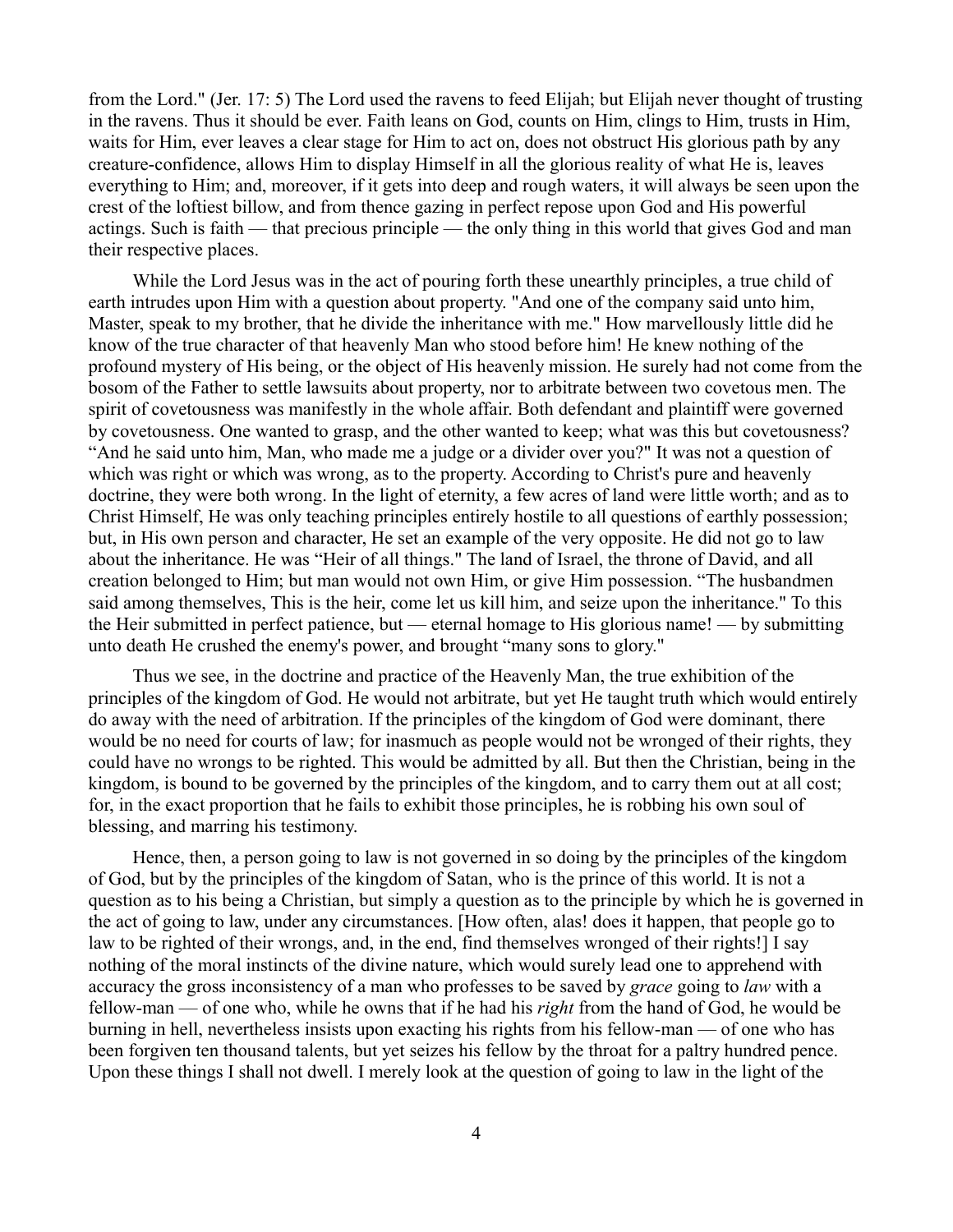kingdom, in the light of eternity; and if it be true that in the kingdom of God there is no need for courts of law, then I press it solemnly upon my reader's conscience, in the presence of God, that he, as a subject of that kingdom, is totally wrong in going to Law. True, it will lead to loss and suffering; but who is "worthy of the kingdom of God" who is not prepared to "suffer for it?" Let those who are governed by the things of time go to law; but the Christian is, or ought to be, governed by the things of *eternity*. People go to law *Now'*, but it will not be so *then*; and the Christian is to act *now* as if it were *then*. He belongs to the kingdom; and it is just because the kingdom of God is not dominant, but the King rejected, that the subjects of the kingdom are called to suffer. Righteousness "suffers" *now*; it will "reign" in the millennium; and it will "dwell" in the new heavens and the new earth. Now, in going to law, the Christian anticipates the millennial age. He is going before his Master in the assertion of his rights. He is called to suffer patiently all sorts of wrongs and injuries. To resent them is to deny the truth of that kingdom to which he professes to belong. I press this principle upon my reader's conscience. I earnestly implore his serious attention thereto. Let it have its full weight upon his conscience. Let him not trifle with its truth. There is nothing which tends so to hinder the freshness and power, growth and prosperity of the kingdom of God in the heart, as the refusal to carry out the principles of that kingdom in the conduct. [The Christian should be governed by the principles of the kingdom in everything. If he is engaged in business, he should conduct his business as a child of God, and a servant of Christ. He should not have a Christian character on Lords day, and a commercial character on Monday. I should have the Lord with me in my shop, my warehouse, and my countinghouse. It is my privilege to depend upon God in my business; but, in order to depend upon Him, my business must be of such a nature, and conducted upon such a principle, as He can own. If I say, I must do business as others do business," I abandon true Christian ground, and get into the current of the world's thoughts. If, for example, I resort to placards, newspaper advertisements, and all such means of puffing and pushing, I am evidently not working in simple dependence upon God, but rather depending upon the world's principle. But some will say, "How am I to get on in business?" I reply by putting another question, namely, "What is your object? Is it food and raiment. or to hoard up?" If the former God has promised it so that you are in the way of His appointment, you have only to depend upon Him. Faith always puts the soul on a totally different ground from that occupied by the world, no matter what our calling may be. Take, for example, David in the valley of Elah. Why did he not fight like other men? Because he was on the ground of faith. So also Hezekiah. Why did he put on sackcloth when other men put on armour? Because he was on the ground of simple dependence upon God. Just so in the case of a man in trade; he must carry on his trade as a Christian, else he will mar the testimony, and rob his own soul of blessing.]

But some may say, that it is bringing us down from the high ground of the church, as set forth in Paul's Epistles, to press thus the principles of the kingdom. By no means. We belong to the church, but we are in the kingdom; and while we must never confound the two, it is perfectly plain that the ethics — the moral habits and ways — of the church can never be below those of the kingdom. If it be contrary to the spirit and principles of the kingdom to assert my rights and go to law, it must, if possible, be still more contrary to the spirit and principles of the church. This cannot be questioned. The higher my position, the higher should be my code of ethics, and tone of character. I fully believe, and desire firmly to hold, experimentally to enter into, and practically to exhibit, the truth of the church as the body and bride of Christ — the possessor of a heavenly standing, and the expectant of heavenly glory, by virtue of her oneness with Christ; but I cannot see how my being a member of that highlyprivileged body can make my practice lower than if I were merely a subject or member of the kingdom. What is the difference, as regards present conduct and character, between belonging to the body of a rejected Head, and belonging to the kingdom of a rejected King? Assuredly it cannot be to lower the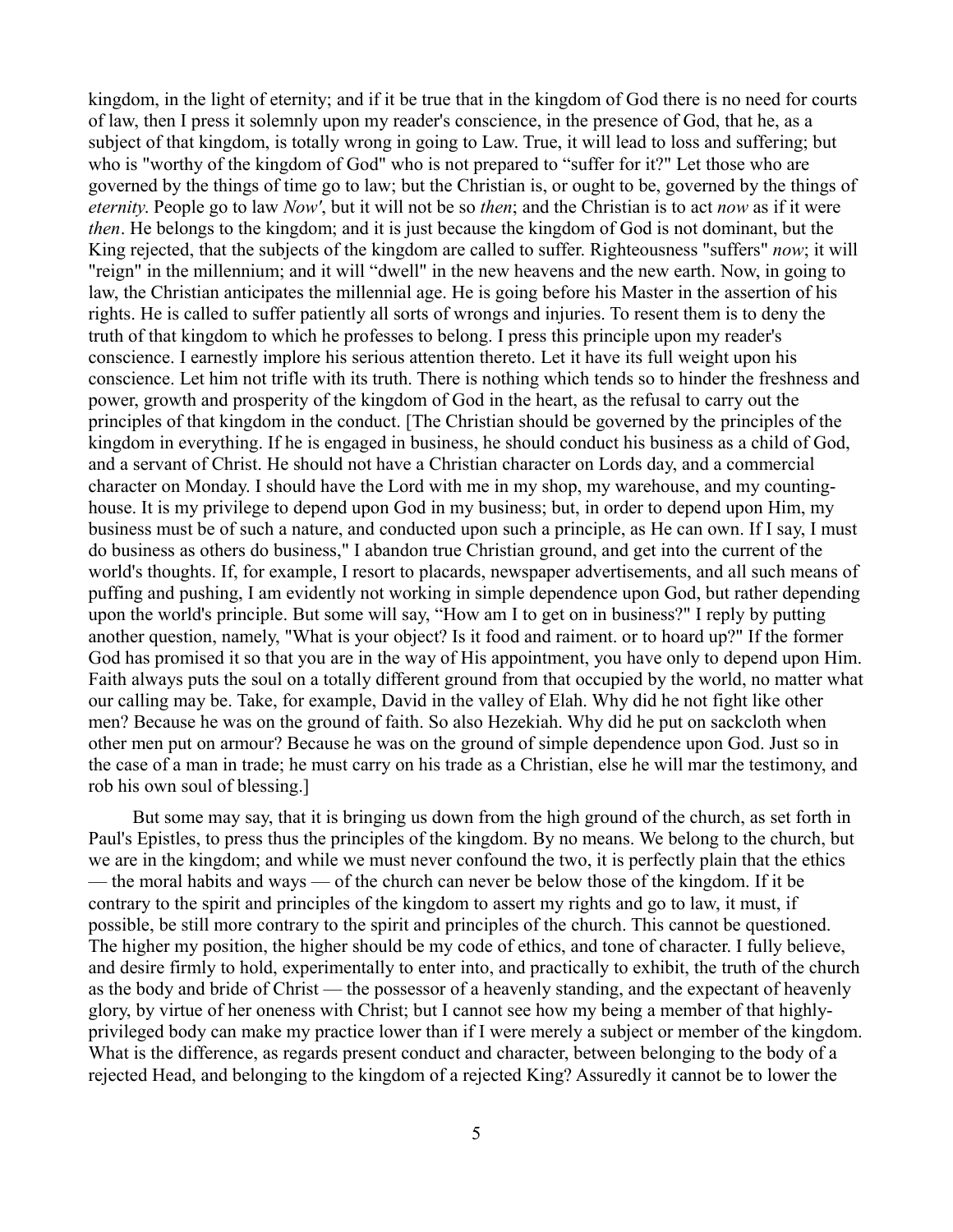tone in the former case. The higher and more intimate my relationship to the rejected One, the more intense should be my separation from that which rejects Him, and the more complete should be my assimilation to His character, and the more precise and accurate my walk in His footsteps, in the midst of that scene from which He is rejected.

But the simple fact is, WE WANT CONSCIENCE. Yes, beloved reader, a tender, exercised, honest conscience, which will truly and accurately respond to the appeals of God's pure and holy word, is, I verily believe, the grand desideratum — the pressing want of the present moment. It is not so much principles we want, as the grace, the energy, the holy decision, that will carry them out, cost what it may. We admit the truth of principles, which most plainly cut at the very things which we ourselves are either directly or indirectly doing. We admit the principle of grace, and yet we live by the strict maintenance of righteousness. For example, how often does it happen that persons are preaching, teaching, and professing to enjoy grace, while at the very moment they are insisting upon their rights in reference to their tenants; and, either directly themselves, or indirectly by means of their agents, dispossessing poor people, unroofing their houses, and sending them out, in destitution and misery, upon a cold, heartless world! This is a plain, palpable case, of which, alas! there have been too many painful illustrations in the world within the last ten years.

And why put cases? Because one finds such melancholy deficiency in sensibility of conscience, at the present day, that unless the thing is brought home plainly to oneself it will not be understood. Like David, our indignation is wrought up to the highest pitch by a picture of moral turpitude, so long as we do not see *self* in that picture. It needs some Nathan to sound in our ears, "Thou art the man," in order to prostrate us in the dust, with a smitten conscience, and true self-abhorrence. Thus, at the present day, eloquent sermons are preached, eloquent lectures delivered, and elaborate treatises written about the principles of grace, and yet the courts of law are frequented, attorneys, lawyers, sheriffs, agents, and sub-agents, are called into requisition, with all their terrible machinery, in order to assert our rights; but we feel it not, because we are not present to witness the distress, and hear the groans and execrations of houseless mothers and children. Need we wonder, therefore, that true practical Christianity is at a low ebb amongst us? Is it any marvel that leanness, barrenness, drought, and poverty, coldness and deadness, darkness, ignorance, and spiritual depression should be found amongst us? What else could be expected, when the principles of the kingdom of God are openly violated?

But is it unrighteous to seek to get our own, and to make use of the machinery within our reach, in order to do so? Surely not. What is here maintained is, that no matter how well defined and clearly established the right may be, the assertion thereof is diametrically opposed to the kingdom of God. The servant in Matthew 18 was called "a wicked servant," and "delivered to the tormentors," not because he acted unrighteously in enforcing the payment of a lawful debt, but because he did not act in grace and remit that debt. Let this fact be solemnly weighed. A man who fails to act in grace will lose the sense of grace; a man who fails to carry out the principles of the kingdom of God will lose the enjoyment of those principles in his own soul. This is the moral of the wicked servant. Well, therefore, might the Lord Jesus sound in His disciples' ears this warning voice, "Take heed and beware of covetousness: for a man's life consisteth not in the abundance of the things which he possesseth."

But how difficult to define this "covetousness!" How hard to bring it home to the conscience! It is, as some one has said of worldliness, "shaded off gradually from white to jet black;" so that it is only as we are imbued with the spirit and mind of heaven, and thoroughly schooled in the principles of eternity, that we shall be able to detect its working. And not only so, but our hearts must, in this also, be purged from the leaven of the Pharisees, which is hypocrisy. The Pharisees were covetous, and could only turn Christ's doctrine into ridicule (see Luke 16: 14); and so will it be with all those who are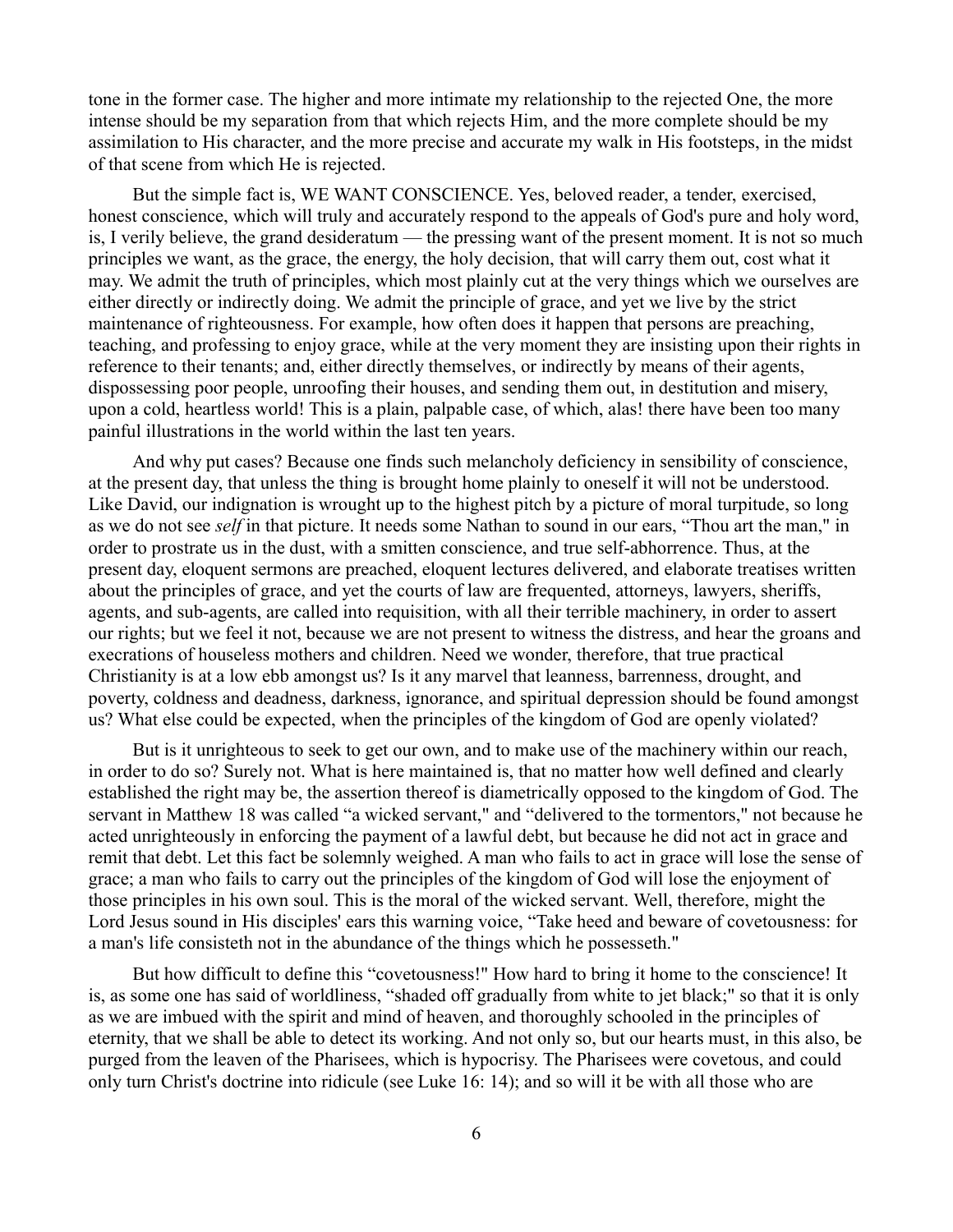tainted by their leaven. They will not see the just application of truth, either as to covetousness or anything else. They will seek to define it in such a way as will suit themselves. They will interpret, modify, pare down accommodate, until they have fully succeeded in getting their conscience from under the edge of God's truth; and thus they get into the power and under the influence of the enemy. I must either be governed by the pure truth of the word, or by the impure principles of the world, which, as we very well know, are forged in Satan's workshop, and brought into the world to be used in doing his work.

In the parable of the rich man, which the Lord here puts forth, in illustration of covetousness, we see a character which the world respects and admires. But in this, as in everything else brought forward in this searching chapter, we see the difference between *now* and *then*, — between "time and eternity." All depends upon the light in which you look at men and things. If you merely look at them *now;* it may be all very well to get on in trade, and enlarge one's concerns, and make provision for the future. The man who does this is counted wise *now*; but he will be a "fool" *then*. Title-deeds, debentures, bank receipts, insurance policies, are current coin *now*, but they will be rejected *then*; they are genuine *now*, they will be spurious *then*. Thus it is; and, my reader, let us remember, that we must make God's *then* to be our *now*; we must look at the things of time in the light of eternity; the things of earth in the light of heaven. This is true wisdom which does not confine the heart to that system of things which obtains "under the sun," but conducts it into the light, and leaves it under the power of "that [unseen] world" where the principles of the kingdom of God bear sway. What should we think of courts of law, banks, and insurance offices, if we look at them in the light of eternity. [It should be a serious question with a child of God, ere he avails himself of an assurance company, whether in the matter of fire or life, "Am I, hereby, distrusting God? or, am I seeking by human agency to counteract divine visitations? There is something sadly anomalous in a Christian's insuring his life. He professes to be dead, and that Christ is his life: why then talk of insuring his life? But many will say, "We cannot bring Christianity into such things." I ask, Where are we to leave it? Is Christianity a convenient sort of garment, which we put on on Lord's day, and at the close of that day take it off, fold it carefully up, and lay it on the shelf till the following Lord's day? It is too often thus. People have two characters; and what is this but the leaven of the Pharisees, which is hypocrisy? Insurance offices are all very well for the men of this world, who should certainly avail themselves of them, inasmuch as everything around and within is so uncertain. but to the child of God, all is sure. God has insured his life for ever; and, hence, he should regard insurance offices as so many depots of unbelief.] These things do very well for men who are only governed by *now*; but the disciple of Christ is to be governed by *then*. This makes all the difference; and truly it is a serious difference.

"The ground of a certain rich man brought forth plentifully." What sin is there in being a successful agriculturist or merchant? If God bless a man's labour, should he not rejoice? Truly so; but mark the moral progress of a covetous heart. "He thought *within himself."* He did not think in the presence of God; he did not think under the mighty influences of the eternal world. No; "he thought within himself" — within the narrow compass of his selfish heart. Such was his range; and, therefore, we need not marvel at his practical conclusion. "What shall I do, because I have no room where to bestow my fruits?" What! Was there no way of using his resources with a view to God's future? Alas! no. Man has a future, or thinks he has, on which he counts, and for which he makes provision; but self is the only object which figures in that future, — self whether in my own person, or that of my wife or child, which is, morally, the same thing.

The grand object in God's future is Christ; and true wisdom will lead us to fix our eye on Him and make Him our undivided object for time and eternity, *now* and *then*. But this, in the judgement of a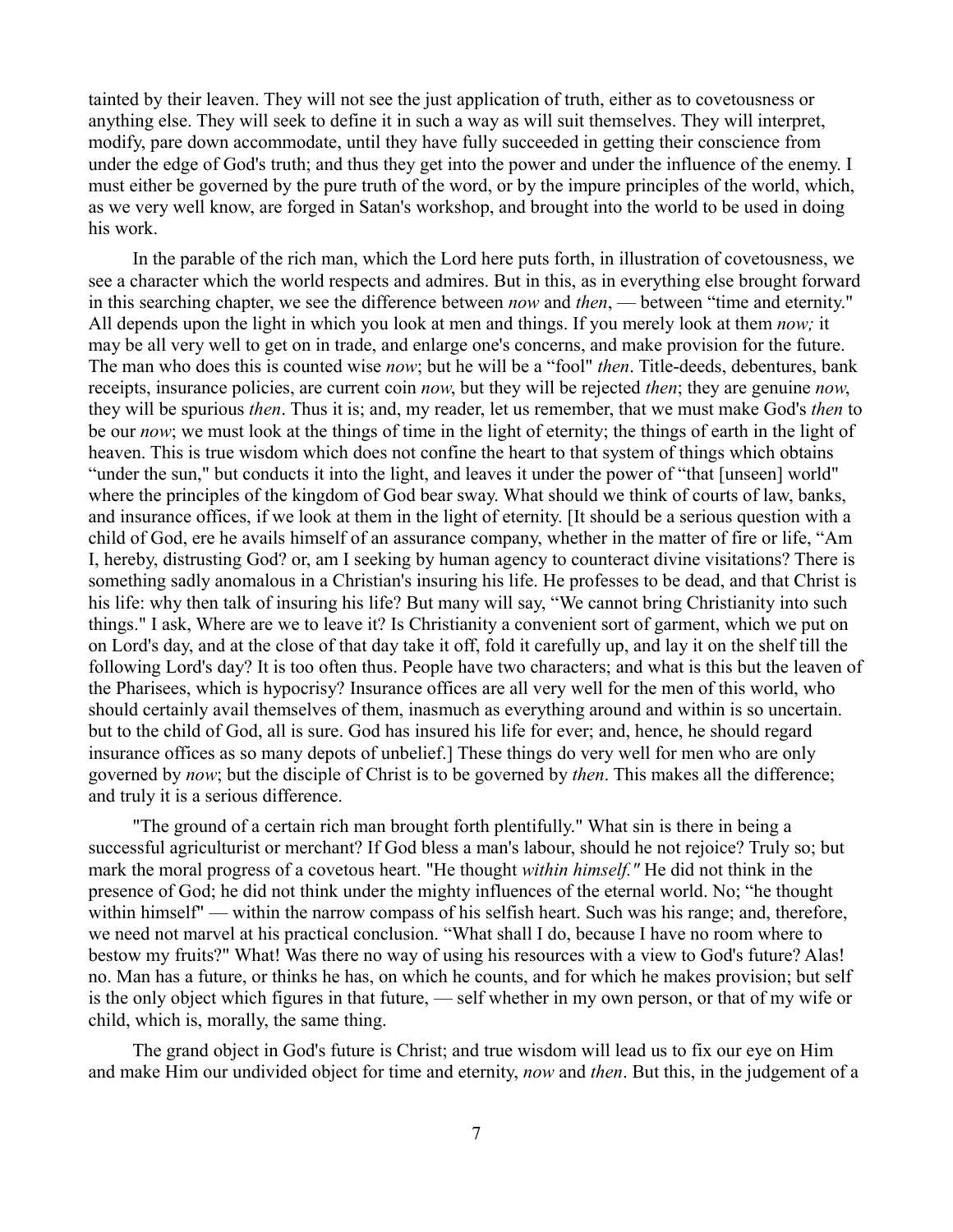worldly man, is nonsense. Yes, heaven's wisdom is nonsense in the judgement of earth. Hearken to the wisdom of earth, and the wisdom of those who are under the influence of earthly maxims and habits. "And he said, This will I do; I will pull down my barns, and build greater; and *there* will I bestow *all* my fruits and my goods." Thus we have what he "thought," what he "said," and what he "did;" and there is a melancholy consistency between his thoughts, his words, and his acts. "*There*," in my selfbuilt storehouse, "will I bestow *all*." Miserable treasure-house to contain the "all" of an immortal soul! God was not an item in the catalogue. God was neither his treasury nor his treasure. This is plain; and it is always thus with a mere man of the world. "And I will say to my soul, Soul, thou hast much goods laid up for many years; take thine ease, eat, drink, and be merry." Thus we see that a worldly man's provision is *only* "for many years." Make the best of it, it cannot go beyond that narrow limit. It cannot, even in his own thought about it, reach into that boundless eternity, which stretches beyond this contracted span of time And this provision he offers to his never-dying soul, as the basis of its "ease and merriment." Miserable fatuity! Senseless calculation!

How different is the address which a believer may present to his soul! He, too, may say to his soul, "Soul, take thine ease, eat, drink, and be merry; eat of the fatness of God's storehouse, and drink of the river of His pleasures, and of the wine of His kingdom; and be glad in His accomplished salvation; for thou hast much goods, yea, unsearchable riches, untold wealth, laid up, not merely for many years, but for eternity. Christ's finished work is the ground of thine eternal peace, and His coming glory the sure and certain object of thy hope." This is a different character of address, my reader. This shows the difference between *now* and *then*. It is a fatal mistake not to make Christ the Crucified, Christ the Risen, Christ the Glorified, the Alpha and Omega of all our calculations. To paint a future, and not to place Christ in the foreground, is extravagance of the wildest character; for the moment God enters the scene, the picture is hopelessly marred.

"But God said unto him, Thou fool! this night thy soul shall be required of thee: THEN whose shall those things be which thou hast provided?" And, then, mark the moral of all this. "So is he," no matter who, saint or sinner, "that layeth up *treasure for himself*, and is not rich towards God." The man who hoards up is virtually making a god of his hoard. His mind is tranquillised as to the future when he thinks of his hoard, for if he had not that hoard he would be uneasy. It is sufficient to put a natural man entirely out of his reason to give him nought but God to depend upon. Anything but that for him. Give him old pieces of parchment in the shape of title deeds, in which some clever lawyer will finally pick a hole, and prove worthless. He will lean on them, yea, die in peace, if he can leave such to his heirs. Give him an insurance policy — anything, in short, but God for the natural heart. ALL IS REALITY SAVE THE ONLY REALITY, in the judgement of nature. This proves what nature's true condition is. It cannot trust God. It *talks* about Him, but it cannot *trust* Him. The very basis of man's moral constitution is distrust of God; and one of the fairest fruits of regeneration is the capacity to confide in God for everything. "They that know thy name will put their trust in thee." None else can.

However, my main object in this paper is to deal with Christian consciences. I ask the Christian reader, therefore, in plain terms, is it in keeping with Christ's doctrine, as set forth in the Gospel, for His disciples to lay up for themselves treasure on the earth? It would seem almost an absurdity to put such a question in the face of Luke 12 and parallel scriptures. "Lay not up for yourselves treasure on the earth, where moth and rust doth corrupt, and where thieves break through and steal; but lay up for yourselves treasure in heaven, where neither moth nor rust doth corrupt, and where thieves do not break through and steal." This is plain enough, and only wants an honest conscience to apply it, in order to produce its proper results. It is directly contrary to the doctrine of the kingdom of God, and perfectly incompatible with true discipleship, to lay up "treasure," in any shape or form, "on the earth" In this, as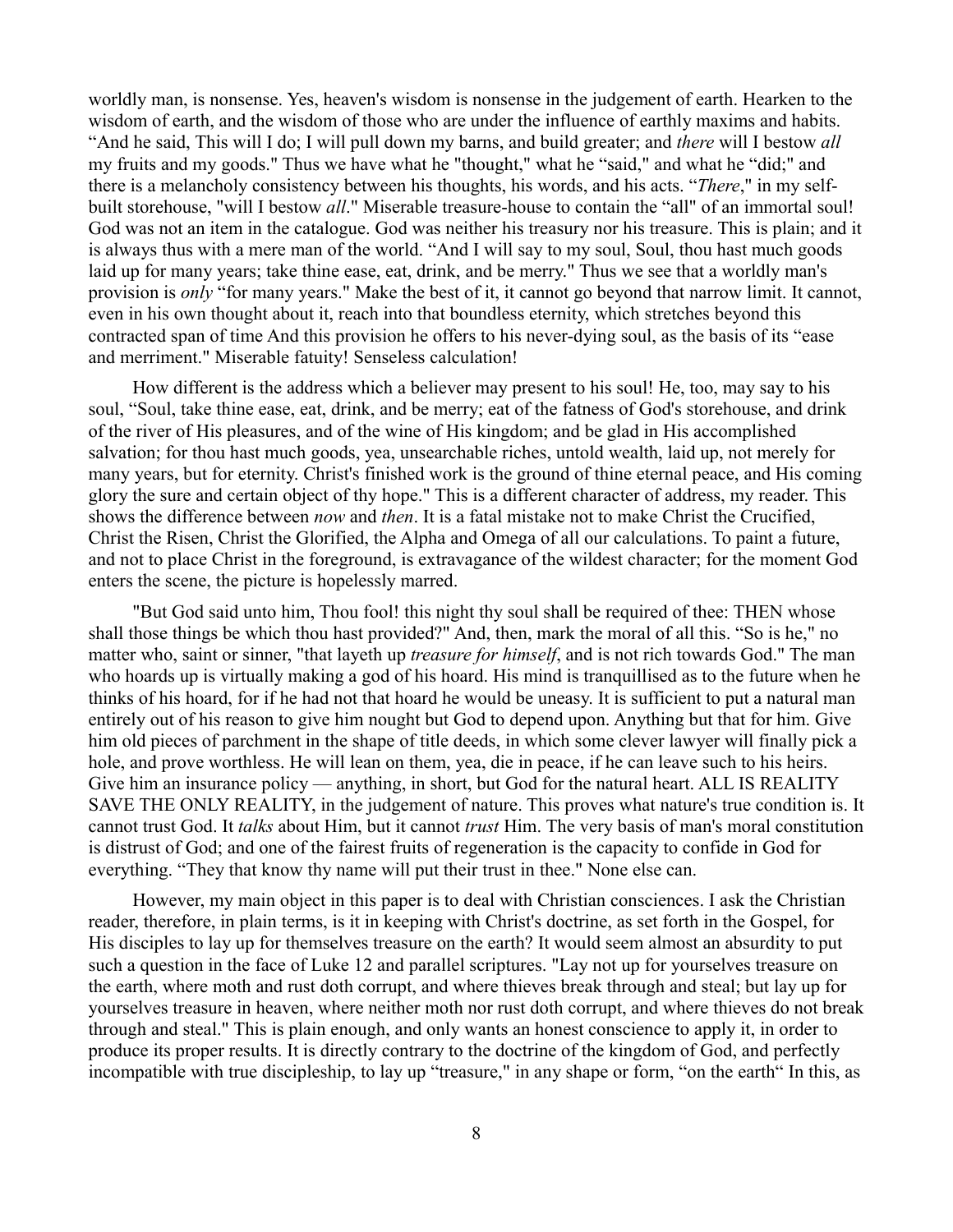in the matter of going to law, we have only to remember that we are in the kingdom of God, in order to know how we should act. The principles of that kingdom are eternal and binding upon every disciple of Christ.

"And he said unto his disciples, Therefore, I say unto you, Take no thought for your life, what ye shall eat; neither for the body, what ye shall put on. The life is more than meat, and the body is more than raiment." Observe, "take NO thought." This needs no interpretation or accommodation. Persons may say it means "anxious thought," but there is nothing about "anxious" in the passage. It is simply said, "no thought;" and that, too, in reference to all that man can really want, namely, food and raiment, in both of which the ravens and the lilies are set before us as an example; for the former are fed, and the latter are clothed, without thought. If the Lord Jesus meant "anxious thought," He would have said so. Nor is this merely true in reference to those who are only in the kingdom; it is also true as to the members of the church. "Be careful for nothing," says the Spirit by the apostle. Why? Because God is caring for you. There is no use in two thinking about the same thing, when One can do everything, and the other can do nothing. "In everything by prayer and supplication, with thanksgiving, let your requests be made known to God. And the peace of God, which passeth all understanding, shall garrison (*phrouresei*) your hearts and minds, through Christ Jesus." This is the solid foundation of peace of heart, which so few really enjoy. Many have gotten peace of conscience through faith in the sufficiency of Christ's work, who do not enjoy peace of heart through faith in the sufficiency of God's care. And often times we go to pray about our difficulties and trials, and we rise from our knees as troubled as we knelt down. We profess to put our affairs into the hands of God, but we have no notion of *leaving them* there; and, consequently, we do not enjoy peace of heart. Thus it was with Jacob, in Genesis 32. He asked God to deliver him from the hand of Esau; but, no sooner did he rise from his knees than he set forth the real ground of his soul's dependence, by saying, "I will appease him by a present." It is clear he had much more confidence in the "present" than in God. This is a common error amongst the children of God. We profess to be looking to the Eternal Fountain; but the eye of the soul is askance upon some creature stream. Thus God is practically shut out; our souls are not delivered, and we have not got peace of heart.

The apostle then goes on, in Philippians 4: 8, to give a catalogue of those things about which we ought to think; and we find that *self*, or its affairs, is not once alluded to. "Whatsoever things are true, whatsoever things are venerable (*semna*) whatsoever things are just, whatsoever things are pure, whatsoever things are lovely, whatsoever things are of good report; if there be any virtue, and if there be any praise, think on these things And the God of peace shall be with you." Thus, when I know and believe that God is thinking about me, I have "*the peace of God* ;" and when I am thinking about Him and the things belonging to Him, I have "*the God of peace."* This, as might be expected, harmonises precisely with Christ's doctrine in Luke 12. After relieving the minds of His disciples in reference to present supplies and future treasure, He says, "But rather seek ye the kingdom of God; and all these things shall be added unto you." That is, I am not to seek the kingdom with the latent thought in my mind that my wants will be supplied in consequence. That would not be true discipleship. A true disciple never thinks of aught but the Master and His kingdom; and the Master will assuredly think of him and his wants. Thus it stands, my beloved reader, between a faithful servant and an All-powerful and All-gracious Master. That servant may therefore be free, perfectly free, from care.

But there is another ground on which we are exhorted to be free from care, and that is, the utter worthlessness of that care. "Which of you, with taking thought, can add to his stature one cubit? If ye then be not able to do that thing which is least, why take ye thought for the rest?" We gain nothing by our care; and by indulging therein we only unfit ourselves for seeking the kingdom of God, and place a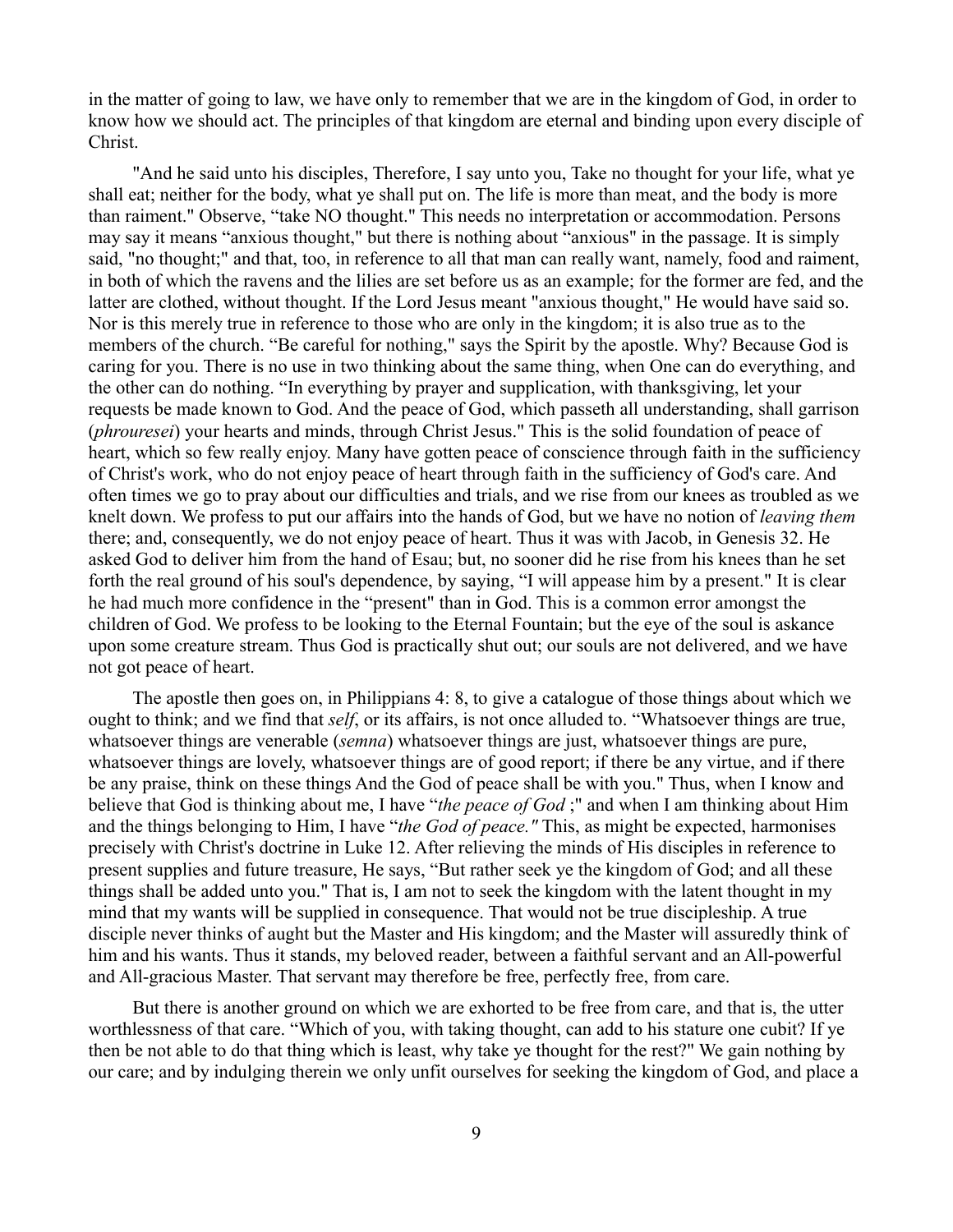barrier, by our unbelief, in the way of His acting for us. It is always true in reference to us, "He could there do no mighty work, because of their unbelief." Unbelief is the great hindrance to the display of God's mighty works on our behalf. If we take our affairs into our own hands, it is clear that we do not want God. Thus we are left to the depressing influence of our own perplexing thoughts, and, finally, we take refuge in some human resource, and make shipwreck of faith.

It is important to understand that we are either leaning on God, or on circumstances. It will not do, by any means, to say that we are leaning on God. *and* circumstances. It must be God *only*, or not at all. It is all very well to talk of faith when our hearts are, in reality, leaning on the creature, in some shape or form. We should sift and try our ways closely as to this; for, inasmuch as absolute dependence upon God is one of the special characteristics of the divine life, and one of the fundamental principles of the kingdom, it surely becomes us to look well to it, that we are not presenting any barrier to our progress in that heavenly quality. True, it is most trying to flesh and blood to have no settled thing to lean upon. The heart will quiver as we stand upon the shore of circumstances, and look forth upon that unknown ocean — unknown to all but faith, and where nought but simple faith can live for an hour. We may feel disposed, like Lot, to cry out, "Is it not a little one? and my soul shall live." The heart longs for some shred of the creature, some plank from the raft of circumstances, anything but absolute dependence upon God. But oh! let God only be known, and He must be trusted; let Him be trusted, and He must be known.

Still the poor heart will yearn after something settled, something tangible. If it be a question of maintenance, it will earnestly desire some settled income, a certain sum in the funds, a certain amount of landed property, or a fixed jointure or annuity of some kind or other. Then, if it be a question of public testimony or ministry of any kind, it will be the same thing. If a man is going to preach or lecture, he will like to have something to lean upon; if not a written sermon, at least, some notes, or some kind of previous preparation; anything but unqualified, self-emptied dependence upon God. Hence it is that worldliness prevails to such a fearful extent amongst Christians. Faith alone can overcome the world, and purify the heart. It brings the soul from under the influence of time, and keeps it habitually in the light of eternity. It is occupied not with *now*, but with *then*; not with *here*, but *hereafter*; not with earth, but with heaven. Thus it overcomes the world, and purifies the heart. It hears and believes Christ's word, "Fear not, little flock, for it is your Father's good pleasure to give you the kingdom." Now, if "the kingdom" fills my soul's vision, I have no room for aught beside. I can let go present shadows in the prospect of future realities. I can give up an evanescent *now*, in the prospect of an eternal *then*.

Wherefore, the Lord immediately adds, "Sell that ye have, and give alms: provide yourselves bags which wax not old, a treasure in the heavens that fadeth not, where no thief approacheth, neither moth corrupteth. For where your treasure is, there will the heart be also." If I have treasure on earth, no matter in what shape, my *heart* will be there also, and I shall be a downright worldly man. How shall I most effectually empty my heart of the world? By getting it filled with Christ. He is the true treasure which neither the world's "bags," nor its "storehouses," can contain. The world has its "barns" and its "bags," in which it hoards its "goods;" but its barns will fall, and its bags will wax old; and then, what will become of the treasure? Truly, "they build too low that build beneath the skies."

Yet, people will build and hoard up, if not for themselves, at least for their children; or, in other words, their second selves. If I hoard for my children, I am hoarding for myself; and not only so, but in numberless cases, the hoard, in place of proving a blessing, proves a positive curse to the child, by taking him off the proper ground appointed for him, as well as for all, in God's moral government, namely, "working with his hands the thing which is good, that he may have [not to hoard up for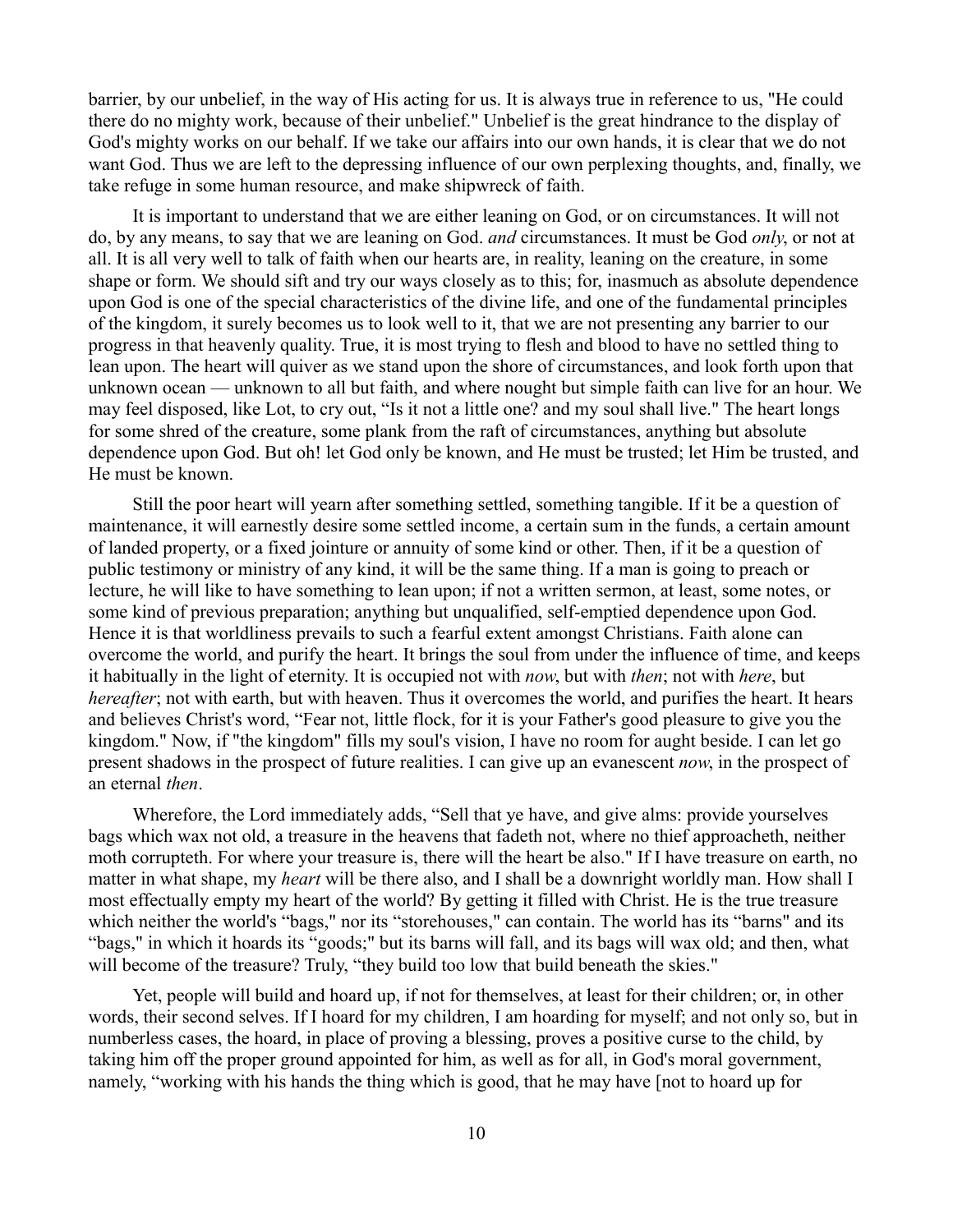himself, or for his second self, but] to give to him that needeth." This is God's appointed ground, for every man; and, therefore, if I hoard for my child, I am taking both myself and him off the divine ground, and the consequence will be a forfeiture of blessing. Do I taste the surpassing sweetness of obedience to, and dependence upon God, and shall I deprive my child thereof? Shall I rob him, virtually, and so far as in me lies, of God, and give him, as a substitute, a few "old bags," an insurance policy, or some musty parchments? Would this be acting a father's part? Surely not. It would be selling *then* for *now*. It would be like the profane and sensual Esau, selling the birthright for a morsel of meat; it would be giving up God's future for man's present.

But why need I hoard up for my children? If I can trust God for myself, why not trust Him for them likewise? Cannot the One who has fed and clothed me, feed and clothe them also? Is His hand shortened, or His treasury exhausted? Shall I make them idlers, or give them money instead of God? Ah! my reader, let us bear in mind this simple fact, that if we *cannot* trust God for our little ones, we *do not* trust Him for ourselves. The moment I begin to hoard up a sixpence, I have, in principle, departed from the life of faith. I may call my hoard by all the fair names that were ever invented by worldly minds or unbelieving hearts; but the unvarnished truth of the matter is this. MY HOARD IS MY GOD. "Where your treasure is, there will your heart be also." Let not the truth be misunderstood or misinterpreted. I am bound, by the powerful obligations of the word and example of God, to provide for my own; for, "if any provide not for his own, and especially for those of his own house, he hath denied the faith, and is worse than an infidel." (1 Tim. 5: 8.) This is plain enough. And, moreover, I am bound to fit my children, so far as God's principles admit, and my province extends, for any service to which He may be graciously pleased to call them. But I am nowhere instructed in the word of God to give my children a hoard in place of an honest occupation, with simple dependence upon a heavenly Father. As a matter of actual fact, few children ever thank their fathers for inherited wealth; whereas they will ever remember, with gratitude and veneration, having been led, by parental care and management, into a godly course of action for themselves.

I do not, however, forget a passage which has often been used, or rather abused, to defend the worldly, unbelieving practice of hoarding up. I allude to 2 Corinthians 12: 14. "Behold the third time I am ready to come to you; and I will not be burdensome to you: for I seek not yours, but you: for the children ought not to lay up for the parents, but the parents for the children." How glad people are when they get a semblance of scripture authority for their worldliness! In this passage it is but a semblance of authority; for the apostle is certainly not teaching Christians to hoard up — he is not teaching heavenly men to lay up treasure upon the earth, for any object. He simply refers to a common practice *in the world* and to a common feeling *in nature*, in order to illustrate his own mode of dealing with the Corinthians, who were his children in the faith. He had not burdened them, and he would not burden them, for he was the parent. Now, if the saints of God are satisfied to go back to the world and its maxims, to nature and its ways, then let them hoard up with all diligence — let them "heap treasure together for the last days;" but let them remember that the moth, the canker-worm, and the rust, will be the end of it all. Oh! for a heart to value those immortal "bags" in which faith lays up its "unfading treasure," those heavenly storehouses where faith "bestows all its fruits and its goods." Then shall we pursue a holy and an elevated path through this present evil world — then, too, shall we be lifted upon faith's vigorous pinion above the dark atmosphere which enwraps this Christ-rejecting, God-hating world, and which is impregnated and polluted by those two elements, namely, *hatred of God, and love of gold.*

I shall only add, ere closing this paper, that the Lord Jesus — the Adorable, the Divine, the Heavenly Teacher, having sought to raise, by His unearthly principles, the thoughts and affections of